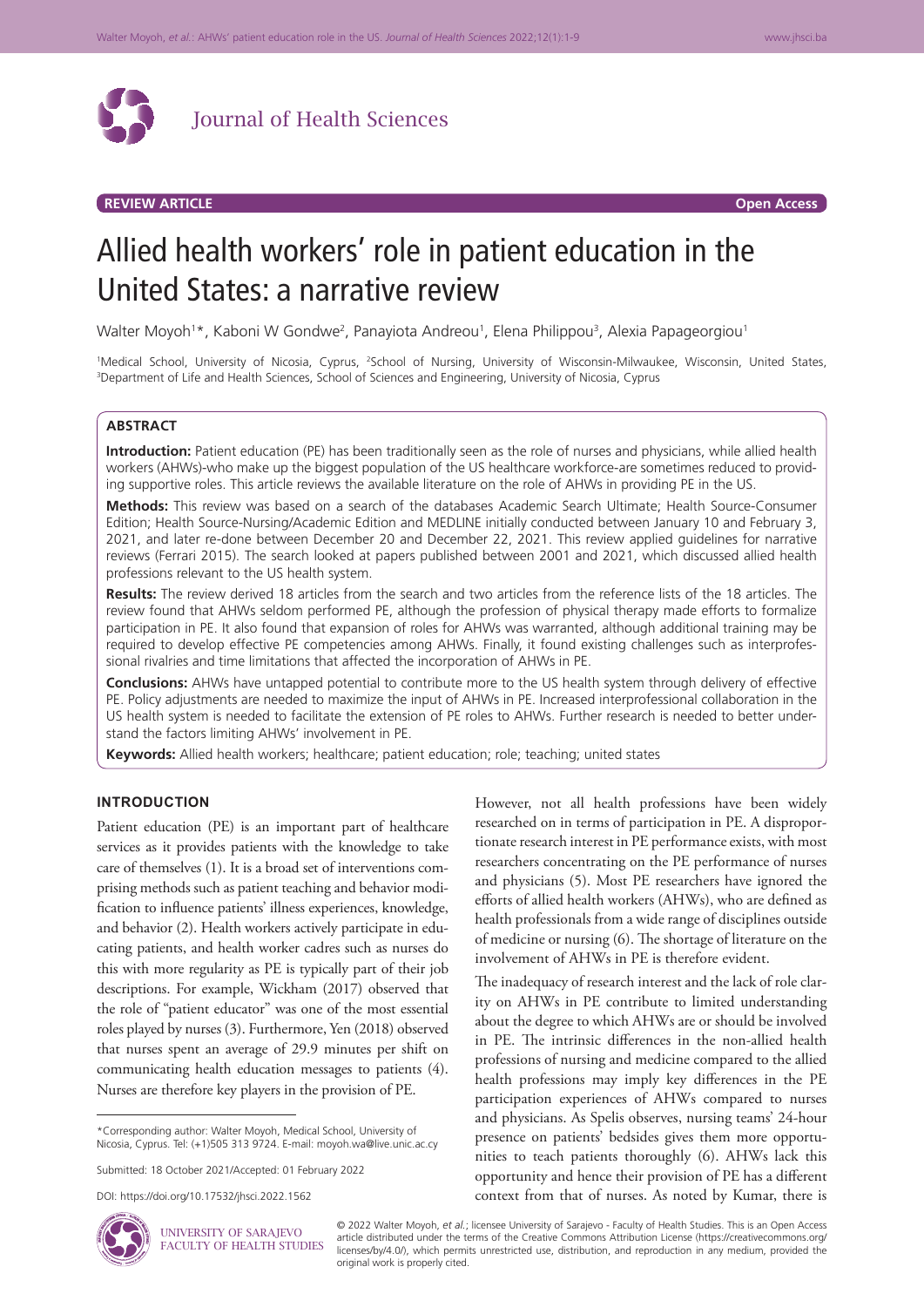untapped potential for allied health research in helping to grow the body of evidence on AHW utilization that can help to improve healthcare service delivery (7). Therefore, the paucity of studies relating to AHW-led PE and the difference in the scope of nursing and allied health professions necessitate knowledge-creation on the unique mechanisms through which AHWs deliver PE interventions.

AHWs are a diverse group of healthcare workers that conduct a variety of tasks to support patients' diagnosis, recovery, and quality of life (8). The professions classified under allied health vary in different jurisdictions. In the US, the commonest allied health professions include physical and occupational therapy, clinical laboratory technology, radiologic technology, respiratory therapy, optometry, and dietetics (5). AHWs take on diverse roles that reflect a wide range of pathways and varieties of settings (8).

AHWs make up about 60% of the US workforce and their contributions need to be leveraged maximally (6). Exposure of patients to allied health-led PE can increase channels through which patients encounter health education. Fereidouni et al. recommend provision of PE in healthcare circles with every possible opportunity (9). On another note, Marcus contends that effective PE interventions require multidisciplinary approaches (10). With AHWs constituting a large proportion of the US healthcare workforce and with the evident potential of the AHW professions to improve PE delivery through multidisciplinary approaches, the need to leverage the efforts of AHWs in providing PE is pronounced. It is, therefore, crucial to understand the existing patterns of involvement in PE which AHWs depict. This literature review was conducted to derive an understanding of the role of AHWs in PE in the United States and to subsequently identify research gaps on this topic. Therefore, this article explores the role of AHWs in PE in the United States. It looks at both how they generally fit into the US healthcare system and how they specifically fit into PE roles.

## **METHODS**

This review was conducted using guidelines for narrative reviews (Ferrari 2015) (11). A literature search was performed across four databases: Academic Search Ultimate; Health Source-Consumer Edition; Health Source- Nursing/ Academic Edition and MEDLINE. According to Bramer et al. (2017), literature searches should use at least four databases due to the availability of too many databases and the complexities of managing data from multiple databases (12). Atkinson and Cipriani (2018) add that MEDLINE is the standout database which must always be included in health-related literature searches (13). The search was not limited by study type.

Aside from the three main concepts of focus (*role*, AHWs *and PE*), their synonyms were used to maximize the returns on search results. The synonyms for *role* were *responsibility, function, task,* and *duty*. The synonym for AHWs was *allied health professionals* and the synonyms for PE were *health education* and *patient teaching*. Hence the search strings were: (1) *Role AND allied health* (2) *(Role OR responsibilit\* OR function OR task OR duty) AND ("allied health" work\* OR "allied health" profession\*)* (3) *"Allied health" AND health* 

# *educat\** (4) *("allied health" work\* OR "allied health" profession\*) AND ("health educat\*" OR "patient teaching").*

The search initially produced 29,446 articles. A filter was applied to limit results to papers written in the English language. After the application of this filter, the results were reduced to 25,013. Further filters were applied to limit the search results to research articles (hence removing reports and other non-research articles). This reduced the results to 14,075. These articles were checked to ensure that they had at least one of the following combinations of key concepts: (i) *role* and AHWs (ii) AHWs and PE; or (iii) *role, AHWs and PE*.

The vast majority of articles did not cover these concepts in these combinations, hence they were removed due to not being sufficiently relevant to the discussion. This resulted in 4109 articles remaining. These articles were further checked to ensure that they discussed professions that were recognized as allied health professions in the US. Articles discussing professions that did not exist as recognized allied health professions in the US, and which did not specify the allied health professions which they examined, were disqualified. Here, 935 articles were left. These articles were further checked for relevance by reading their abstracts.

Most of the remaining articles discussed the concepts of "*allied health work*" and "*education*" in terms of the educational background of AHWs rather than educational interventions directed towards patients, and they were excluded from the review.

Hence, apart from being written in the English language, the inclusion criteria were:

- a. Article containment of relevant combinations of key concepts
- b. Article focus on the US health system or focus on allied health professions outside the US which also existed in the US (to avoid including out-of-context articles since some allied health professions are unique to certain countries)
- c. Article focus on education as an allied health intervention, not the educational background of AHWs. These criteria are listed in Table 1.

After careful application of these measures, 18 articles were included. Table 2 lists the 18 articles primarily identified

**TABLE 1.** Article inclusion/exclusion criteria

| Article inclusion criteria                                                                                                                                                                                                                                    | Article exclusion criteria                                                                                                                                                          |
|---------------------------------------------------------------------------------------------------------------------------------------------------------------------------------------------------------------------------------------------------------------|-------------------------------------------------------------------------------------------------------------------------------------------------------------------------------------|
| 1. Article discussion of at<br>least one of the following<br>combinations of key<br>concepts:<br>a. Allied Health Workers and<br>Role<br>b. Allied Health Workers and<br><b>Patient Education</b><br>c. Allied Health Workers, Role<br>and Patient Education. | 1. Articles only discussing Patient<br>Education and Role outside of<br>the allied health workers context<br>(such as those discussing<br>the patient education role of<br>nurses). |
| 2. Article focus on allied<br>health professions in the<br>US health system or on<br>allied health professions<br>outside the US, but also in<br>existence in the US.                                                                                         | 2. Articles discussing allied health<br>professions from outside the<br>US, and with no existence in<br>the US.                                                                     |
| 3. Article focus on education<br>as an allied health<br>worker-driven intervention.                                                                                                                                                                           | 3. Article focus on education in terms<br>of the educational background of<br>allied health workers.                                                                                |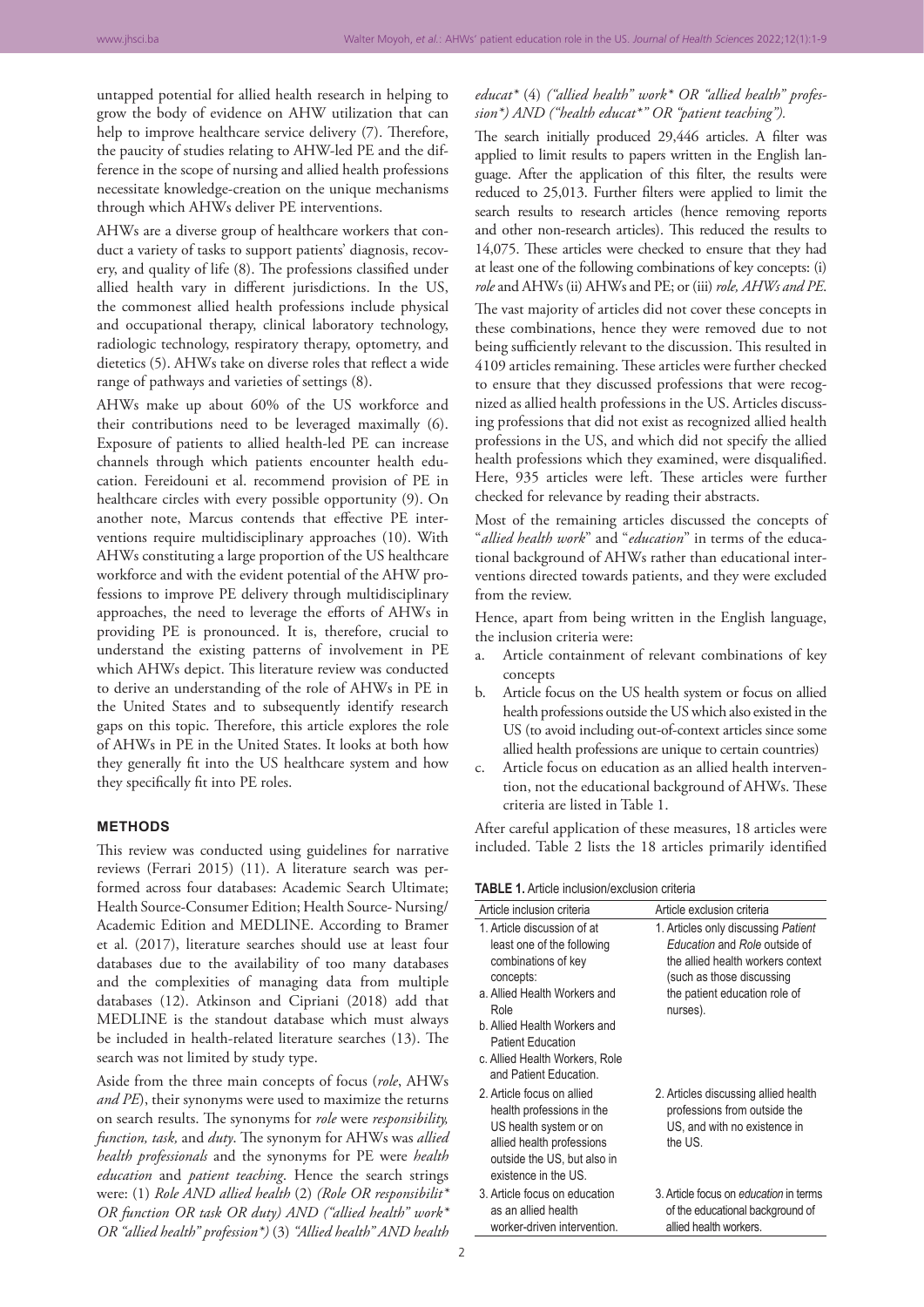| Author (s)                           | Purpose of the Article                                                                                                                                          | <b>Study Design</b>                                | Methods                                                                                       | Results                                                                                                                                                                                                                                                                                                                                                                                                                     |
|--------------------------------------|-----------------------------------------------------------------------------------------------------------------------------------------------------------------|----------------------------------------------------|-----------------------------------------------------------------------------------------------|-----------------------------------------------------------------------------------------------------------------------------------------------------------------------------------------------------------------------------------------------------------------------------------------------------------------------------------------------------------------------------------------------------------------------------|
| King et al.<br>(2019).               | To explore the<br>interprofessional role<br>dynamics of a group of<br>practitioners, who adopt a<br>common role and title to<br>create a professional identity. | Exploratory<br>research                            | <b>Interviews</b>                                                                             | Diabetes education was found to be considered<br>a sub-specialty of nursing only; access to<br>education and credentialing was restricted for<br>allied health; professional stereotypes existed.                                                                                                                                                                                                                           |
| Bradd et al.<br>(2017).              | To identify literature on<br>application of practice<br>development by allied health<br>workers.                                                                | Narrative review                                   | Search of relevant databases;<br>search of the International<br>Practice Development Journal. | Areas of focus for most authors: enhanced<br>multidisciplinary teamwork; practice<br>development frameworks and principles;<br>practice development education and learning<br>programs; and clinical quality improvement and<br>service delivery outcomes                                                                                                                                                                   |
| Chapman and<br>Blash (2017)          | To describe new roles for<br>medical assistants (MAs) in<br>care models.                                                                                        | Case studies                                       | Thematic analysis                                                                             | New MA roles included health coach, medical<br>scribe, dual role translator and health navigator.<br>Implementation of new roles required extensive<br>training.                                                                                                                                                                                                                                                            |
| Philip (2015)                        | To discuss the factors<br>inhibiting the maximal<br>utilization of allied health<br>workers' potential in Australia                                             | Narrative Review                                   | Search of relevant databases                                                                  | Overdependence on the traditional medical<br>model of healthcare delivery prevents maximal<br>utilization of allied health workers' potential                                                                                                                                                                                                                                                                               |
| Saxon, Gray<br>and Oprescu<br>(2014) | To review the evidence<br>on the impact of extended<br>allied health worker roles<br>on improving health service<br>quality.                                    | Systematic<br>review                               | Search of relevant databases                                                                  | Extended scope practice allied health<br>practitioners could be a cost-effective and<br>consumer-accepted investment that health<br>services can make to improve patient<br>outcomes.                                                                                                                                                                                                                                       |
| Stute (2014)                         | To explore the effect of<br>increased role clarity on<br>utilization of allied health<br>assistants.                                                            | <b>Pilot Study</b>                                 | Implementation and auditing<br>of new allied health assistant<br>positions.                   | Both the full (standard) scope and the advanced<br>scope positions were warranted, but the skills<br>of the allied health assistants were not optimally<br>utilised.                                                                                                                                                                                                                                                        |
| Stanhope and<br>Pearce (2013)        | To determine the<br>effectiveness and<br>implementation of advanced<br>allied health assistant roles.                                                           | Systematic<br>review                               | Search of relevant databases<br>and Google Scholar.                                           | Numerous challenges exist in integrating<br>advanced allied health assistant roles into<br>existing health systems.                                                                                                                                                                                                                                                                                                         |
| Alexander<br>et al. (2012)           | To identify educational<br>strategies used by physical<br>therapists in promoting<br>healthy behaviour change.                                                  | Scoping<br>systematic review                       | Search of relevant databases;<br>research mining.                                             | Studies focused on educational theories used,<br>timing of education, delivery method and<br>session structure.                                                                                                                                                                                                                                                                                                             |
| Lambert (2012)                       | To discuss the role of allied<br>health workers in end-of-life<br>medical decision making.                                                                      | Narrative review                                   | Search of relevant databases                                                                  | Allied health workers ought to be utilized more<br>in end-of-life medical decision making due to<br>their closer patient contact than physicians.                                                                                                                                                                                                                                                                           |
| Spelis (2012)                        | To assess the knowledge,<br>skills and attitudes of allied<br>health workers and nurses<br>toward patient and family<br>teaching.                               | Survey                                             | Questionnaire                                                                                 | Opportunities may exist to improve the training<br>of health care workers in patient and family<br>teaching techniques. Opportunities also exist<br>to clarify the roles of health care workers in the<br>process of patient teaching.                                                                                                                                                                                      |
| Needle<br>et al. (2011)              | To evaluate evidence<br>relating to the current<br>health promotion activities<br>of UK-based allied health<br>professionals.                                   | Systematic<br>Review and<br>Narrative<br>Synthesis | Search of relevant databases<br>and journals                                                  | Physiotherapists are the most active allied<br>health group in performing health promotion<br>activities in the UK. Speech therapists,<br>dietitians, podiatrists, art therapists and<br>occupational therapists also participate in health<br>promotion. There was no literature to support<br>the involvement of allied health workers like<br>paramedics, orthoptists and optometrists in<br>health promotion in the UK. |
| Doggrell (2010)                      | To determine whether<br>interventions by allied health<br>professionals improved<br>adherence to medicines in<br>diabetics.                                     | Narrative review                                   | Search of relevant databases                                                                  | Studies had inconsistent results. Some<br>showed positive relationships between allied<br>health workers' educational interventions and<br>increased adherence, while others showed no<br>correlation.                                                                                                                                                                                                                      |
| Kumar (2010)                         | To describe the process of<br>research capacity building in<br>allied health.                                                                                   | Narrative review                                   | Search of relevant databases                                                                  | Getting allied health workers to actively conduct<br>research is unrealistic. It is more practical to get<br>all allied health workers to incorporate research<br>findings in their work.                                                                                                                                                                                                                                   |

**TABLE 2.** Articles sourced from the database search

*(Contd...)*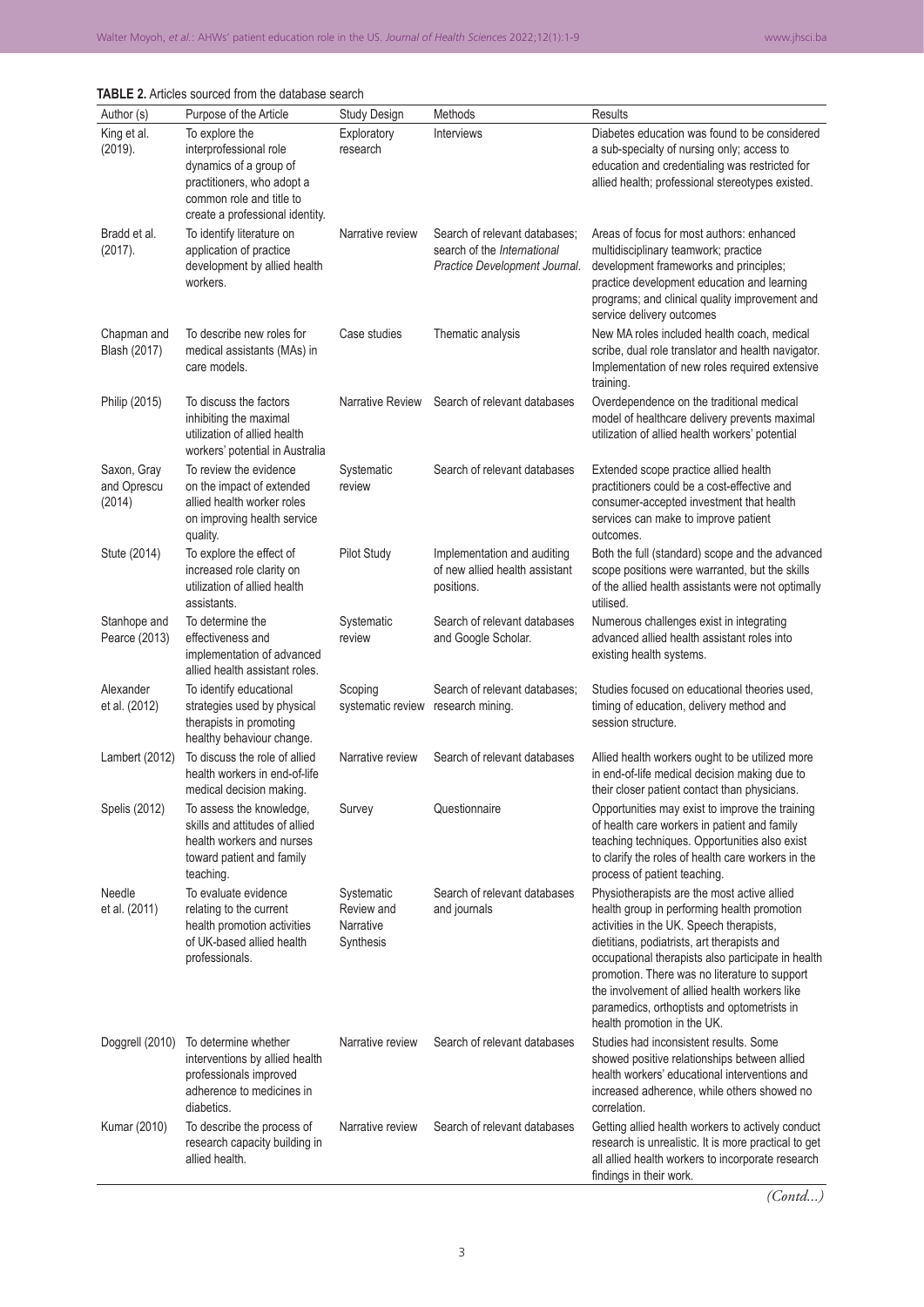#### **TABLE 2.** (*Continued*)

| Author (s)                    | Purpose of the Article                                                                                                        | Study Design                          | Methods                                                           | Results                                                                                                                                                                                                         |
|-------------------------------|-------------------------------------------------------------------------------------------------------------------------------|---------------------------------------|-------------------------------------------------------------------|-----------------------------------------------------------------------------------------------------------------------------------------------------------------------------------------------------------------|
| Taal et al.<br>(2006)         | To review the treatments and<br>their efficacy as provided by<br>allied health professionals in<br>rheumatoid arthritis care. | Narrative review                      | Search of relevant databases                                      | Allied health professionals have significant<br>roles in the care of rheumatoid arthritis patients,<br>including health educational roles.                                                                      |
| Brown et al.<br>(2004)        | To assess awareness and<br>needs concerning inadequate<br>health literacy among allied<br>health professionals.               | Survey                                | Questionnaire                                                     | Less than a third of allied health professionals<br>knew about issues in health literacy, including<br>impact of inadequate health literacy on patient<br>care.                                                 |
| Cabana et al.<br>(2004)       | To assess collaborative<br>practices on asthma<br>education among physicians<br>and allied health workers.                    | Survey                                | Questionnaire                                                     | 64% of practices used collaborative patient<br>education approaches involving physicians,<br>nurses and allied health workers. Physician-only<br>patient education approaches were used in<br>36% of practices. |
| Karges (2003)                 | To examine the practices<br>and beliefs related to patient<br>education among Physical<br>therapists in South Dakota.         | Survey                                | The Principles of Adult<br>Learning Scale and a<br>questionnaire. | Barriers existed that prevented physical<br>therapists from implementing learner-centered<br>patient education.                                                                                                 |
| Gahimer and<br>Domdolt (1996) | To investigate the amount and<br>perceived effects of informal<br>patient education in physical<br>therapy practice.          | Survey;<br>participant<br>observation | Questionnaires; recordings                                        | Physical therapists' teaching behaviors rarely<br>corresponded to their perceptions of their own<br>teaching or to their patients' or supervisors'<br>perceptions.                                              |

through the systematic process and they include exploratory studies, narrative reviews, systematic reviews, pilot studies, and surveys. Key additional literature (amounting to two articles) was sought from the reference lists of the 18 articles to broaden the discussion. The articles extracted from reference lists were identified due to their relevance in broadening the scope of this paper and were not found using the same search criteria as the 18 articles. Hence, these additional articles are listed in a separate table (Table 3) for clarity.

In summary, the literature search process was as follows: Identifying concepts and synonyms; developing search "strings" (search phrases); searching the databases; applying search filters; applying inclusion/exclusion criteria and article selection. This process was conducted by the primary researcher, WM.

The articles were classified based on article type (empirical versus narrative reviews versus systematic reviews).

Data analysis was conducted by synthesizing the main findings and arguments presented by each study. Themes were constructed using a descriptive approach involving identification and summarization of frequently occurring concepts derived from the main findings of each included study. No reporting guidelines were used since Ferrari (2015) states that there are no acknowledged guidelines for narrative reviews (11).

### **RESULTS**

This section discusses the results obtained from data analysis of the articles. The 18 articles primarily selected systematically are listed in Table 2 at the index of this paper. Of the eighteen articles, six articles were narrative reviews, four were based on surveys, three were systematic reviews. There was also one exploratory study, one case study, and one pilot study. One article combined a systematic review and narrative synthesis while another combined a survey and participant observation. Table 4 at the index of this paper summarizes the articles by type.

The results are categorized into five themes, namely: *The role of* AHWs *in healthcare in the US, Role-extension for*  AHWs*, PE: How* AHWs *fit in, PE and practice development in allied health,* and *Other notable issues in* PE*.*

#### **The role of AHWs in healthcare in the US**

The concept of role in relation to AHWs has been discussed from different points of view. Stute et al. (2014) noted that the uptake and utilization of AHWs were variable across disciplines and jurisdictions, with limited agreement on the roles of AHWs or how to define these roles (14). According to the same author, there was consensus in the healthcare circles regarding the role and scope of lower-level allied health positions, but consensus was not reached for higher-level allied health positions and clinical roles (14).

On a different note, Needle et al. (2011) noted that role-flexibility and extension of roles across professional and organizational boundaries had been key points of emphasis in allied health work (8).

Philip (2015) went on to argue AHWs were an underutilized resource (15). Chapman and Blash (2017) shared similar observations, citing a growing acknowledgment that the healthcare workforce did not maximize each profession's unique skills and training (16).

#### **Role extension for AHWs**

Stanhope and Pearce (2013) define AHW role extension as the addition of roles to the expected roles of AHWs that are outside the traditionally recognized scope of practice of AHWs (17). A good example of this was demonstrated by Lambert (2012), who discussed the idea of extending AHWs' skill sets to incorporate the role of assisting patients with end-of-life medical decision-making, a task conventionally performed by nurses (18).

An ongoing transition is seen in US healthcare services from acute services to wellness-focused services (19). This change requires that health workers have dynamic skill sets and equipping AHWs with PE skills can be one way of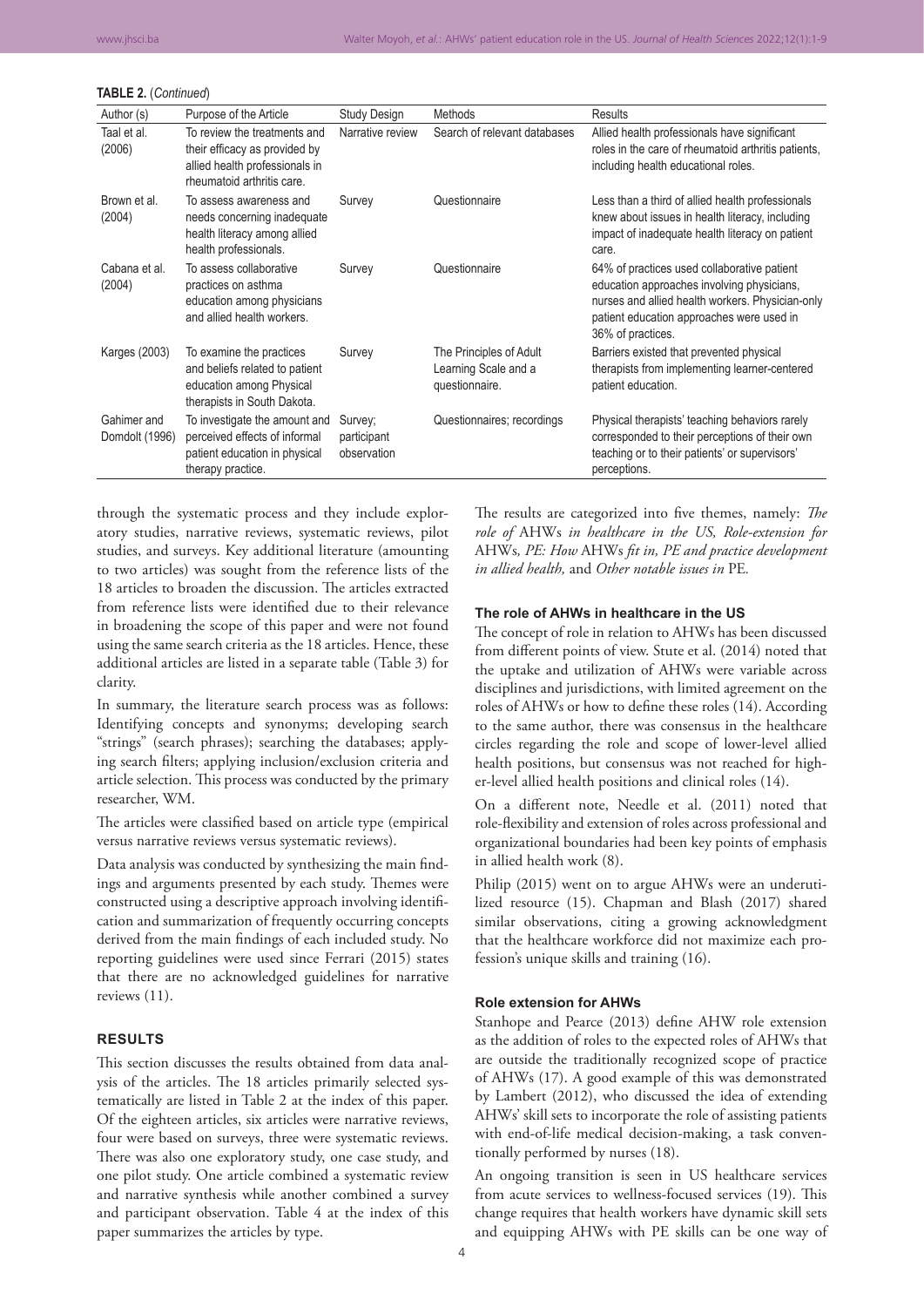| <b>TABLE 3.</b> Additional articles sought from reference lists |  |  |  |  |  |  |  |
|-----------------------------------------------------------------|--|--|--|--|--|--|--|
|-----------------------------------------------------------------|--|--|--|--|--|--|--|

| Authors                  | Purpose                                                                                                                                                   | Study<br>design       | Methods                            | <b>Results</b>                                                                                                                                                                                 |
|--------------------------|-----------------------------------------------------------------------------------------------------------------------------------------------------------|-----------------------|------------------------------------|------------------------------------------------------------------------------------------------------------------------------------------------------------------------------------------------|
| <b>Marcus</b><br>(2014)  | To study verbal instruction as a component<br>of patient and family education and make<br>recommendations for best practices for<br>healthcare providers. | Literature<br>review  | Search of<br>relevant<br>databases | Verbal education models, best<br>practices, and needs to improve<br>verbal patient education were<br>identified.                                                                               |
| Pozniak<br>et al. (2010) | To investigate physicians' perceptions of the<br>adequacy of reimbursement, and its effect on<br>their treatment of diabetic patients.                    | Survey,<br>discussion | Questionnaire,<br>discussion tool. | Most physicians were dissatisfied<br>with the reimbursement for some<br>diabetes-related services. They also<br>reported that this caused them to<br>provide incomprehensive diabetes<br>care. |

**TABLE 4.** Article classification by type

| Article                    | Article type                                 |
|----------------------------|----------------------------------------------|
| King et al. (2019)         | Exploratory                                  |
| Bradd et al. (2017)        | Narrative review                             |
| Chapman and Blash (2017)   | Case studies                                 |
| Phillip (2015)             | Narrative review                             |
| Saxon et al. (2014)        | Systematic review                            |
| Stute (2014)               | Pilot study                                  |
| Stanhope and Pierce (2013) | Systematic review                            |
| Alexander et al. (2012)    | Scoping systematic review                    |
| Lambert (2012)             | Narrative review                             |
| Spelis (2012)              | Survey                                       |
| Needle et al. (2011)       | Systematic review and narrative<br>synthesis |
| Doggrell (2010)            | Narrative review                             |
| Kumar (2010)               | Narrative review                             |
| Taal et al. (2006)         | Narrative review                             |
| Brown (2004)               | Survey                                       |
| Cabana et al. (2004)       | Survey                                       |
| Karges (2003)              | Survey                                       |
| Gahimer and Domdolt (1996) | Survey; participant observation              |

meeting this goal (19). There is room to make modifications in the skill sets of AHWs. This was demonstrated in a 2014 systematic review by Saxon, Gray and Oprescu which mentioned that literature supporting AHWs' role-extension existed, although its presence in the most recent publications was limited (20).

In a similar development, Chapman and Blash (2017) found that there were opportunities for possible extension of the roles of medical assistants, although extensive training was needed to enable them to execute their new roles successfully (16). Lambert (2019) also highlighted the intricacies associated with AHW role extension by arguing that successful implementation of such changes may require further credentialing, additional training, competency development, or attainment of significant clinical experience (18).

Another obstacle to AHW role extension was identified by Field (2008), who argued that role extension was easier to achieve at lower levels of organization such as at facility level than at state or federal levels (21). The literature on role extension for AHWs described above is limited to AHW role extension in general.

Few researchers addressing this topic have covered the subject beyond the qualitative level. A survey by Spelis (2012) introduced a quantitative dimension to the discussion. It

found that 91.2% of nurses and 88.2% of AHWs believed that patients understood the contents of AHW-driven PE (5). However, there was a more marked difference in beliefs about responsibility for providing PE, with 98.7% of nurses perceiving PE as a core responsibility of their job and only 84.9% of AHWs accepting responsibility for providing PE. The study did not attempt to analyze the reasons behind this discrepancy.

In a different development, Cabana et al. (2004) found that only two-thirds of medical practice firms involved AHWs in PE activities (22). They also found that 81% of pediatricians favored collaborative PE approaches with nurses and allied health staff. However, in practice, only 64% of health facilities used such a collaborative approach to teaching patients about asthma. The study had insufficient sample sizes to draw any meaningful correlations between physician attitudes on collaborative PE and the practical implementation of the same. It, therefore, did not attempt to analyze the reasons behind the lower rates of utilization of AHWs in asthma education in practice.

While low collaboration in PE delivery is likely multifactorial, some studies provide hints into the political aspects that may obstruct AHW role extension. One of those studies was done by King et al. (2019), who explored the problems faced by diabetes educators with allied health backgrounds in attaining certification and recognition. The study found that access to credentialing among diabetes educators favored nurses but disenfranchised AHWs. This study did not name the specific professions of the AHWs that were studied (23). The study also mentioned the presence of inter-professional rivalries or "turf wars." This involved non-allied health professionals feeling uncomfortable with AHWs performing PE tasks (23). They perceived the AHWs as overstepping their professional boundaries by delivering PE. These perceptions stemmed from stereotypes posed against educators from the allied health backgrounds (23). The study did not mention how these "turf wars" varied in relation to variations in the roles performed.

Aside from the individual factors, other discussions have looked at the organizational aspects of PE-related role extension for AHWs. For instance, a study by Brown et al. (2004) found lack of systemic structures within health systems to support AHWs in attaining health literacy skills necessary for communicating instructions to patients (24).

This indicates that the process of role extension for AHWs is also faced with organizational-level challenges apart from individual-level challenges.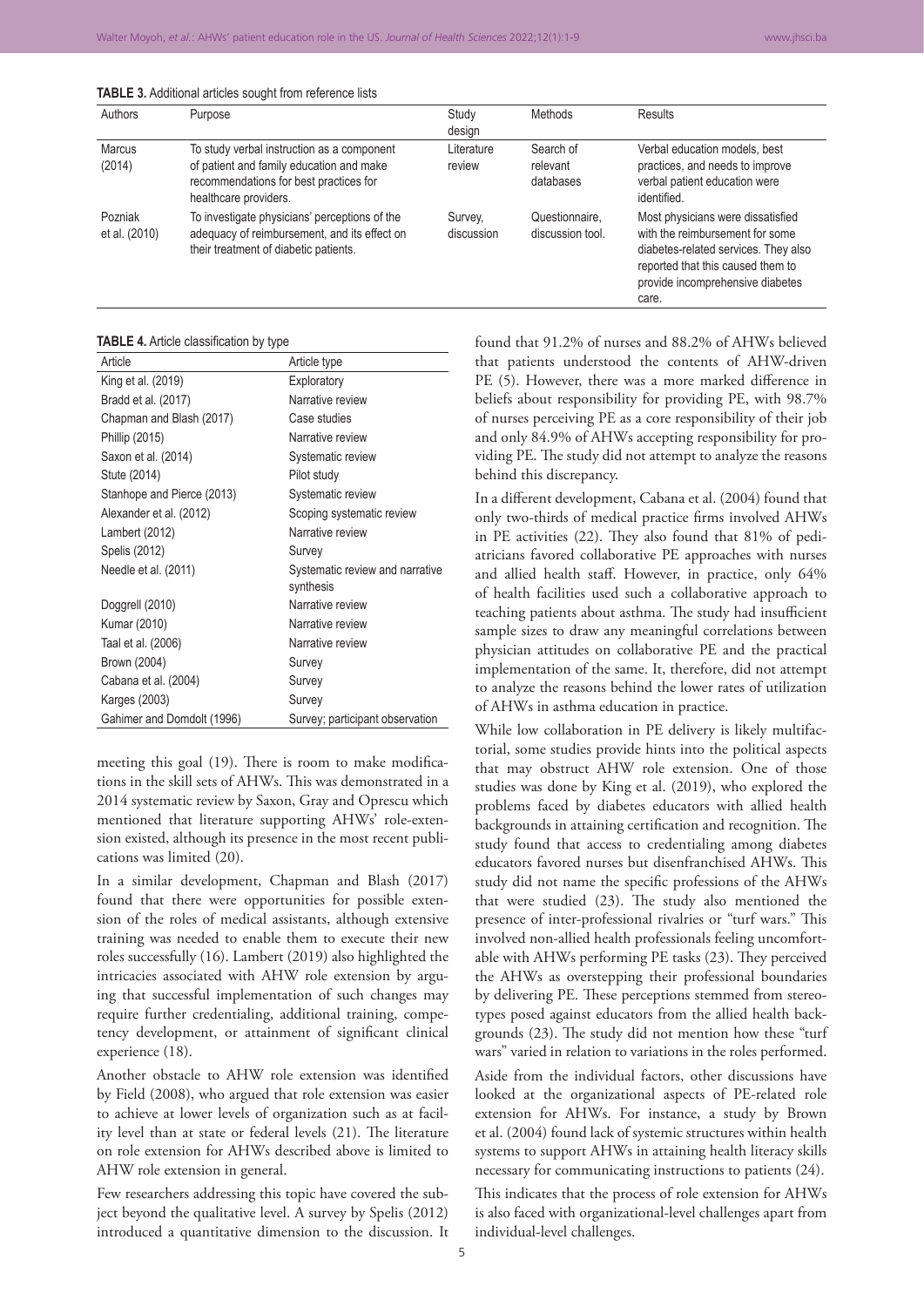## **PE: How AHWs fit in**

Not all allied health professions in the US conduct PE consistently or have proper PE-related professional guidelines (5). The expectation to provide PE as postulated by professional practice standards is variable for the different allied health professions (25). Bastable and Gramet (2010) echo this observation, noting that the professions of pharmacy, physical therapy (PT), and dietetics in the United States were among the few allied health professions which published formal documents on the role of their professions in PE as early as the 1970s (26).

Out of these professions, the PT profession stands out, having considered PE as one of its integral components for a long time (26). The relationship of the PT profession to PE has also been well evaluated in literature (26).

Alexander et al. (2012) assessed PTs' teaching approaches, concluding that the most used approaches were visual models, handouts/brochures, one-on-one sessions, and skills training (27). King et al. (2019) followed up on that and found that none of the studies on education provided by PTs included measures for evaluating the effectiveness of the PE provided (23).

There is limited literature on the depth of pre-qualification instruction in PE methods among many allied health fields, as much of this literature has focused on assessing nursing curricula. However, some studies indicate that pre-qualification PE preparation may be low in allied health. Bastable and Gramet estimate that only 34% of PTs are prepared in PE concepts during their course of studies (26).

Taal et al. (2006) deviated from profession-specific discussions and brought a different dimension to the subject, acknowledging the importance of AHW-led PE in potentially encouraging adherence to treatment plans. They also recommended the use of structured educational programs as means of empowerment and enhanced coping for arthritic patients (28).

The effectiveness of AHW-led PE is another topic that some researchers have focused on. An attempt to document the effectiveness of PT-led PE was made in a 1996 report by Gahimer and Domdolt, which suggested that only 29.7% of patients reported positive health changes attributable to PE provided by PTs (29). More recently, other researchers have gone beyond assessing PT-led PE and included other allied health professions in their analyses. One example of these researchers is Doggrell (2010) who examined the correlation between multiple AHW professions' educational interventions to diabetics and the diabetics' medication adherence. No correlation was found between education and adherence, and these results did not vary according to the AHWs' cadres (30).

## **PE and practice development in allied health**

Practice development relates to the implementation of the adjustment of roles among AHWs. Bradd et al. (2017) defined practice development as a facilitated process aimed at promoting person-centered and evidence-based healthcare (31).

Marcus (2014) observed that hospitals had the responsibility to train their staff in PE to sharpen their PE skills while on the job (10). Barber-Parker (2002) had made a similar

point, suggesting that many health workers' PE skills could primarily be developed through experiential means (32). Even more evidence for the reliability of practice development is seen in the work of Karges (2003), who found that PTs gained improvements in PE skills through practice rather than through didactic approaches (33). Therefore, most researchers seem to be in favor of the practice development model as a way of improving PE skills among AHWs.

#### **Other notable issues in PE**

Several researchers have discussed challenges involved in allied health-led PE. Pozniak et al. (2010) noted that provider reimbursement for diabetes services in the US was inadequate in comparison to the efforts invested by health providers in PE (34). This may demotivate health workers from providing PE, as they may perceive PE efforts as unrewarding (34).

Another key issue in PE is the lack of PE-related competencies. According to Bastable and Gramet (2011), few health workers have solid academic grounding enabling them to teach patients (26). In a related development, Kumar (2010) noted lack of consistency in the impartation of skills to AHWs as a drawback to AHW services (7). This may be linked to inconsistent PE skillsets among AHWs, limiting their ability to provide effective PE.

Bastable and Gramet also note that time constraints prevent AHWs from effectively carrying out educational roles within demanding and restrictive schedules (26).

#### **DISCUSSION**

PE is an integral component of healthcare practice as it provides patients with important information for improving or maintaining their health (35). PE in clinical settings is primarily delivered by non-allied healthcare workers, but AHWs are also involved to varying degrees (5). While there is ample literature discussing nurse-led PE, This review found very few relevant articles on allied health-led PE, indicating shortage of literature on PE as delivered by AHWs.

The uptake and utilization of AHWs in the provision of PE have been variable and inconsistent due to the lack of universal consensus on the roles of AHWs across the US (14). This observation implies that AHWs in some states may have broader roles while those in other states may have narrower roles.

The lack of consensus regarding appropriate roles especially for higher-level allied health practitioners may be clues to the complexities involved in defining AHW roles that require higher responsibilities. The attestations by various researchers about AHWs being an underutilized resource demonstrate the need for role re-definition (including role extension) for AHWs. This is central to any attempts at maximizing AHWs' contributions to healthcare services.

As acknowledged in the cited literature, role extension provides AHWs' with skill sets to perform tasks they are not conventionally associated with (16). These new and unfamiliar AHW roles may come with adaptation challenges, but successful adaptation to these extended roles could help shape AHWs' skills and improve their contributions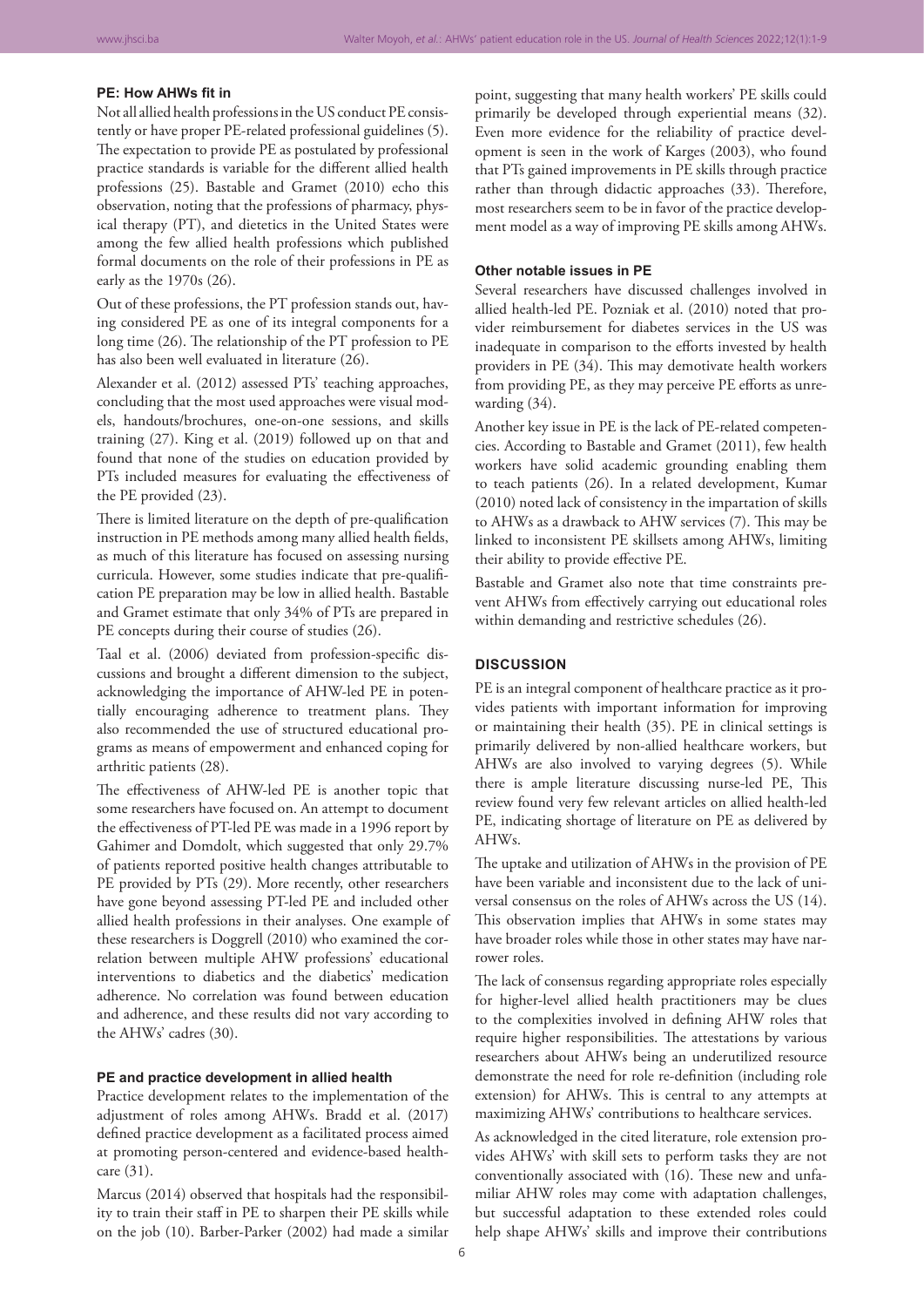to healthcare service delivery. Since various studies have confirmed that role extension for AHWs is feasible (16), health policymakers ought to place emphasis on designing appropriate post-qualification training programs that can equip AHWs with commensurate skills for performing extended roles.

AHWs perform a wide variety of functions and there are many different categories within the AHW umbrella of professions (5). The available literature on role extension for AHWs has been too broad and has not considered the need to distinguish between technically focused allied health disciplines (such as radiography) and therapy-focused ones (such as medical social work). Since these professions have key differences in patient interaction approaches, it is likely that these two different categories of AHWs deliver PE in contrasting ways. Therefore, the approaches to role extension for AHWs need to consider the specific attributes of the involved professions.

Spelis (2012) showed that most nurses and AHWs had confidence in AHW-led PE, although fewer AHWs accepted PE performance as being their primary responsibility (5). Similar findings had been earlier demonstrated by Cabana (2004) who demonstrated the high prevalence of approval among physicians regarding collaboration with AHWs (22), although far fewer physicians practiced such collaboration. Further studies are needed to attempt to explain this discord.

Future studies in this area also need to go beyond the "AHWs versus nurses" narrative and compare PE attitudes and skills between and among the various allied health professions themselves. This research gap is one of the most important findings of this review as it has the potential to inspire a change in focus from the practice of assessing AHWs in a generalized way to a more profession-specific research approach. This is a necessary approach given the wide variations in allied health disciplines.

The issue of interprofessional "turf wars" between AHWs and non-AHWs may compromise efforts to deliver PE collaboratively. Resistance by non-AHWs to accept AHWs as useful patient educators may hamper collaborative PE provision. There is thus a need for other health-care workers to accept that AHWs have an important role in PE. This can improve health system efficiency by sharing the task of providing PE among a wide range of allied and non- AHWs. Collaboration in PE provision could also help maximize patients' exposure to health information at every encounter with the health system, potentially leading to improved health outcomes. It could also possibly increase AHWs' morale by making them feel valued as key members of the healthcare team.

On a different note, researchers need to fill the existing knowledge gap concerning the nature of the interprofessional "turf wars," as the mechanisms through which these "turf wars" play out are currently unclear. The available literature on this topic has not been described whether these "turf wars" vary based on the interprofessional roles involved. For instance, it is not understood how nurses would respond to respiratory therapists being given some nursing-associated roles such as administering medications, versus respiratory therapists being assigned other

nursing-associated roles such as PE roles. There is also no clarity on which AHWs are more involved in these "turf wars," and to what extent. Further scholarship is needed to provide more understanding on this.

Evidence shows that PT is the most exceptional allied health profession in terms of PE performance, having been at the forefront in advancing PE mandates. However, even PT itself as a profession needs to improve on its output of PE training among its students. Still, the developments in PT show that integrating PE in the allied health professions is possible.

On another note, there is a shortage of evaluative studies to assess the impact of AHW-led PE. One of the few studies in this area was conducted by Doggrell (2010), who showed no improvement in medication adherence following PE delivered by AHWs. Since that study did not use non-allied healthcare workers as a comparison group, it is unclear if the ineffectiveness of these educational interventions was related to lack of PE skills on the side of AHWs (30).

The practical aspects of equipping AHWs with PE performance attributes constitute a fundamental area of study. Many authors agree that it is possible to instill PE skills into AHWs after qualification even if they did not attain them in training. This should be seen as an opportunity by health policymakers to develop PE competences among AHWs who had deficient pre-qualification PE training. Health policymakers should draw motivation from this opportunity and devise PE development initiatives among AHWs.

Inconsistency in provider reimbursement for PE activities is another important factor which draws back PE efforts in the US (34). In the highly privatized and insurance-based US healthcare system, there would likely be limited incentives for providers to deliver comprehensive PE activities when such activities attract inadequate compensation. Health insurance companies may need to address this if PE-intensive healthcare services are to be sustained.

Shortage of time is another factor that inhibits the delivery of high-quality PE by AHWs (26). While most health workers generally have limited time (26), most AHWs may have even lesser interaction times with patients as compared to their counterparts in professions like nursing. It may be difficult for AHWs-with their limited patient interaction opportunities-to use most of that time in PE activities such as teaching rather than in providing other services which may be perceived as more rewarding or as having more direct positive health effects. AHWs could maximize their limited patient interaction times by devising customized PE approaches ideal for limited-time scenarios.

This review utilized the four databases mentioned earlier due to their depth in terms of the content relevant to the purposes of this review. The authors believe that they captured a wide variety of relevant resources by using these databases. One of the strengths of this review is that it has not been limited to specific study types. Hence, it has captured publications utilizing varied approaches such as exploratory studies, narrative reviews, systematic reviews, pilot studies, and surveys.

Leaving out many studies from outside the US can be seen as either a strength or a weakness of this review. It can be considered a strength in that it allowed for capturing only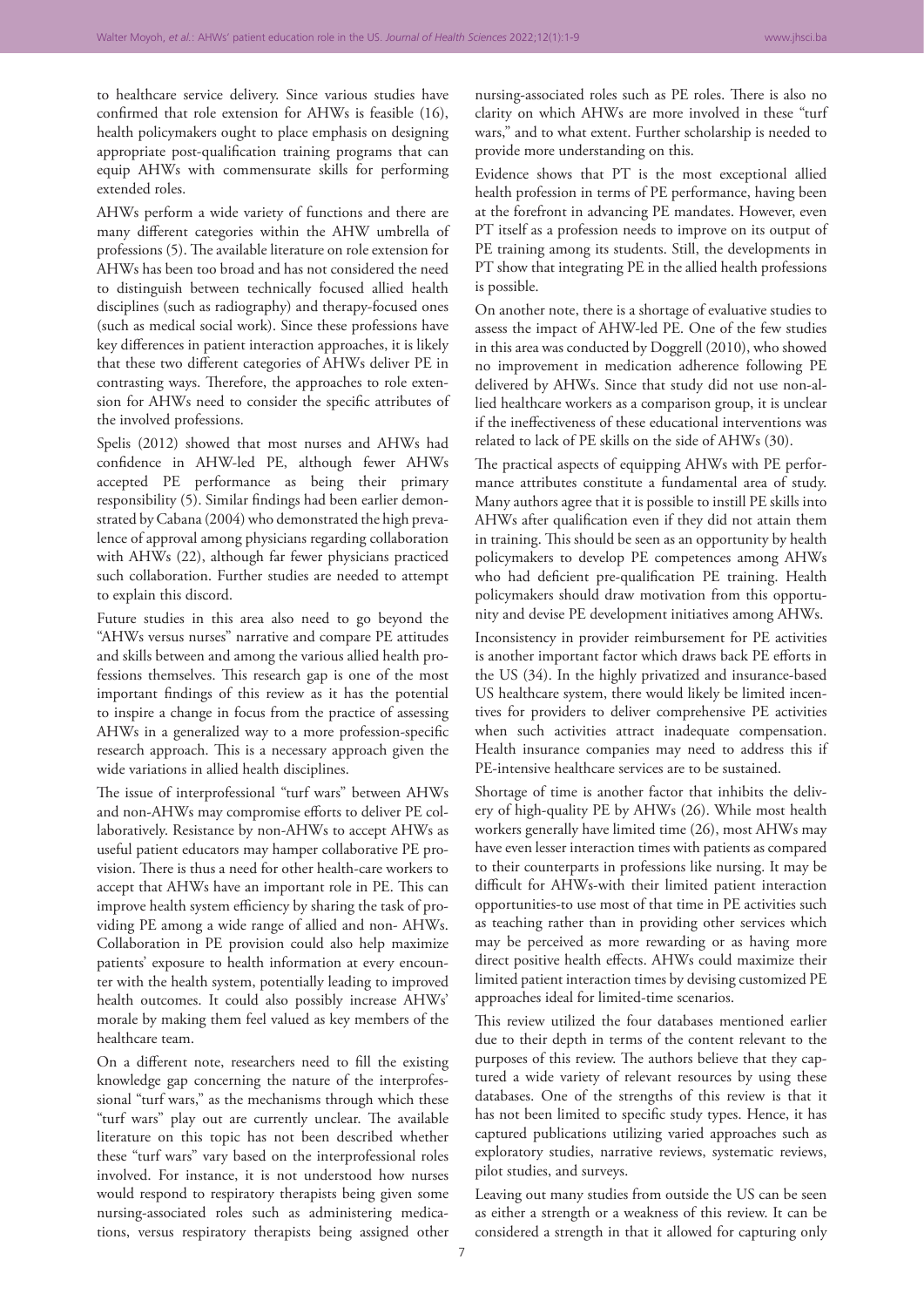the most relevant articles since allied health professions have different definitions and contexts in different countries. However, this can also be seen as a limitation given that it did not provide a comparative analysis between the US system and other countries. Another limitation is the fact that this review only used papers written in the English language; hence, it may have excluded relevant work published in other languages.

Finally, another limitation of this paper is the lack of a tool for ranking the quality of the articles included in the review. Due to time constraints and other limitations, the authors of this review did not come up with a tested tool for classifying the included articles by level of methodological rigor.

#### **CONCLUSION**

PE is an integral component of healthcare practice, providing patients with important information for improving and maintaining their health. PE in clinical settings in the US is primarily delivered by non-allied healthcare workers, but health workers (AHWs) are also involved to varying degrees. The manner of involvement of AHWs in PE varies according to the cadres and skill sets of the involved allied health professionals, organizational factors, and time factors. AHWs from some categories are not well-equipped to competently provide PE, but opportunities exist to improve their capacity to provide it. Of the few studies focusing specifically on AHW-driven PE, most have ignored the inherent disparities between the various allied health professions. Future studies need to consider these factors.

### **AUTHORS' CONTRIBUTIONS**

Conceptualization: WM. Data curation: WM. Formal analysis: WM. Funding acquisition: not applicable. Methodology: AP, WM. Writing–original draft: WM. Writing–review and editing: KG, AP, PA, EP, WM.

## **CONFLICT OF INTEREST**

The authors declare no conflict of interest that could influence this work.

#### **FUNDING**

None.

#### **REFERENCES**

- 1. Glanz K, Rimer B, Viswanath K. Health Behavior and Health Education Theory, Research and Practice. 4th ed. San Francisco: Jossey-Bass; 2008.
- 2. Engers A, Jellema P, Wensing M, van der Windt DA, Grol R, van Tulder MW. Individual patient education for low back pain. Cochrane Database Syst Rev. 2008;2008(1):CD004057.

https://doi.org/10.1002/14651858.CD004057.pub3

3. Wickham S. Are nurses educated to educate? JOJ Nurs Health Care. 2017;2(1):104-6.

https://doi.org/10.19080/JOJNHC.2017.02.555577

- 4. Yen PY, Kellye M, Lopetegui M, Saha A, Loversidge J, Chipps EM, et al. Nurses' time allocation and multitasking of nursing activities: A time motion study. AMIA Annu Symp Proc. 2018;2018:1137-46.
- 5. Spelis M. Are Health Care Professionals Ready to Teach? The Knowledge, Skills and Attitudes of Hospital Health Care Professionals Related to Patient and Family Teaching [Dissertation]. Ann Arbor, Michigan: University of California, Davis; 2012.

Available from: https://www.proquest.com/docview/1112071870/ AB1301CAE6604722PQ/1?accountid=9054

6. Jones RA. Patient education in rural community hospitals: Registered nurses' attitudes and degrees of comfort. J Contin Educ Nurs 2010;41:41-8.

https://doi.org/10.3928/00220124-20091222-07

- 7. Kumar S. Building research capacity in allied health: New decade, new challenges and new opportunities. Int J Allied Health Sci Pract. 2010;8(2):3. Available from: https://nsuworks.nova.edu/ijahsp/vol8/ iss2/3/ [Last accessed on 2022 Jan 07].
- 8. Needle J, Petchey R, Benson J, Scriven A, Lawrenson J, Hilari K. The Allied Health Professions and Health Promotion: A Systematic Literature Review and Narrative Synthesis-final Report. NIHR Service Delivery and Organisation Programme; 2011. Available from: https:// www.researchgate.net/publication/23617518\_The\_allied\_health\_professions\_and\_health\_promotion\_a\_systematic\_literature\_review\_ and\_narrative\_synthesis [Last accessed on 2021 Dec 18].
- 9. Fereidouni Z, Sarvestani RS, Hariri G, Kuhpaye SA, Amirkhani M, Kalyani MN. Moving into action: The master key to patient education. J Nurs Res. 2019;27(1):1-8.

https://doi.org/10.1097/jnr.0000000000000280

- 10. Marcus C. Strategies for improving the quality of verbal patient and family education: A review of the literature and creation of the EDUCATE model. Health Psychol Behav Med. 2014;2(1):482-95. https://doi.org/10.1080/21642850.2014.900450
- 11. Ferrari R. Writing narrative style literature reviews. Medical Writ. 2015;24:230-5.

https:doi.org/10.1179/2047480615Z.000000000329

12. Bramer W, Rethlefsen M, Kleijnen J, Franco O. Optimal database combinations for literature searches in systematic reviews: A prospective exploratory study. Syst Rev. 2017;6(1):245.

https://doi.org/10.1186/s13643-017-0644y

- 13.Atkinson L, Cipriani A. How to Carry out a Literature Search for a Systematic Review: A Practical Guide. Cambridge: Cambridge University Press; 2018. Available from: https://www.cambridge. org/core/journals/bjpsych-advances/article/how-to-carry-out-a-literature-search-for-a-systematic-review-a-practical-guide/629E-<br>710311A566E54F951E5E83621122# [Last accessed on 710311A566E54F951E5E83621122# [Last accessed on 2021 Oct17].
- 14. Stute M, Hurwood A, Hulcombe J, Kuipers P. Pilot implementation of allied health assistant roles within publicly funded health services in Queensland, Australia: Results of a workplace audit. BMC Health Serv Res. 2014;14:258.

https://doi.org/10.1186/1472-6963-14-258

15. Philip K. Allied health: Untapped potential in the Australian health system. Aust Health Rev. 2015;39(3):244-7.

https://doi.org/10.1071/ah14194

- 16. Chapman SA, Blash LK. New Roles for Medical Assistants in Innovative Primary Care Practices. Health Serv Res. 2017;52(1):383-406. https://doi.org/10/1111/1475-6773.12602
- 17. Stanhope J, Pearce C. Role, implementation, and effectiveness of advanced allied health assistants: A systematic review. J Multidiscip Healthc. 2013;6:423-34.

https://doi.org/10.2147/JMDH.S50185

- 18. Lambert H. The allied health care professional's role in assisting medical decision making at the end of life. Top Lang Disord. 2012;32(2):119- 36. Available from: https://eric.ed.gov/?id=EJ977028 [Last accessed on 2021 Jan 20].
- 19. Wood D. Workforce Trends in Allied Healthcare; 2013. Available from https://www.amnhealthcare.com/amn-insights/news/workforce-trends-allied-healthcare [Last accessed on 2021 Jan 26].
- 20. Saxon RL, Gray MA, Oprescu FI. Extended roles for allied health professionals: An updated systematic review of the evidence. J Multidiscip Healthc. 2014;7:479-88.

https://doi.org/10.2147/JMDH.S66746

- 21. Field RI. Why is health care regulation so complex? PT. 2008;33(10):607-8. Accessed from: https://www.ncbi.nlm.nih.gov/pmc/ articles/PMC2730786/ [Last accessed 2022 Jan 19].
- 22. Cabana MD, Slish KK, Brown R, Clark NM. Pediatrician attitudes and practices regarding collaborative asthma education. Clin Pediatr. 2004;43(3):269-74.

https://doi.org/10.1177/000992280404300308

23. King O, Nancarrow S, Grace S, Borthwick A. Interprofessional role boundaries in diabetes education in Australia. Health Sociology Rev. 2019;28(2):162-76.

https:doi.org/10.1186/s13047-017-0210-9

24. Brown DR, Ludwig R, Buck GA, Durham D, Shumard T, Graham